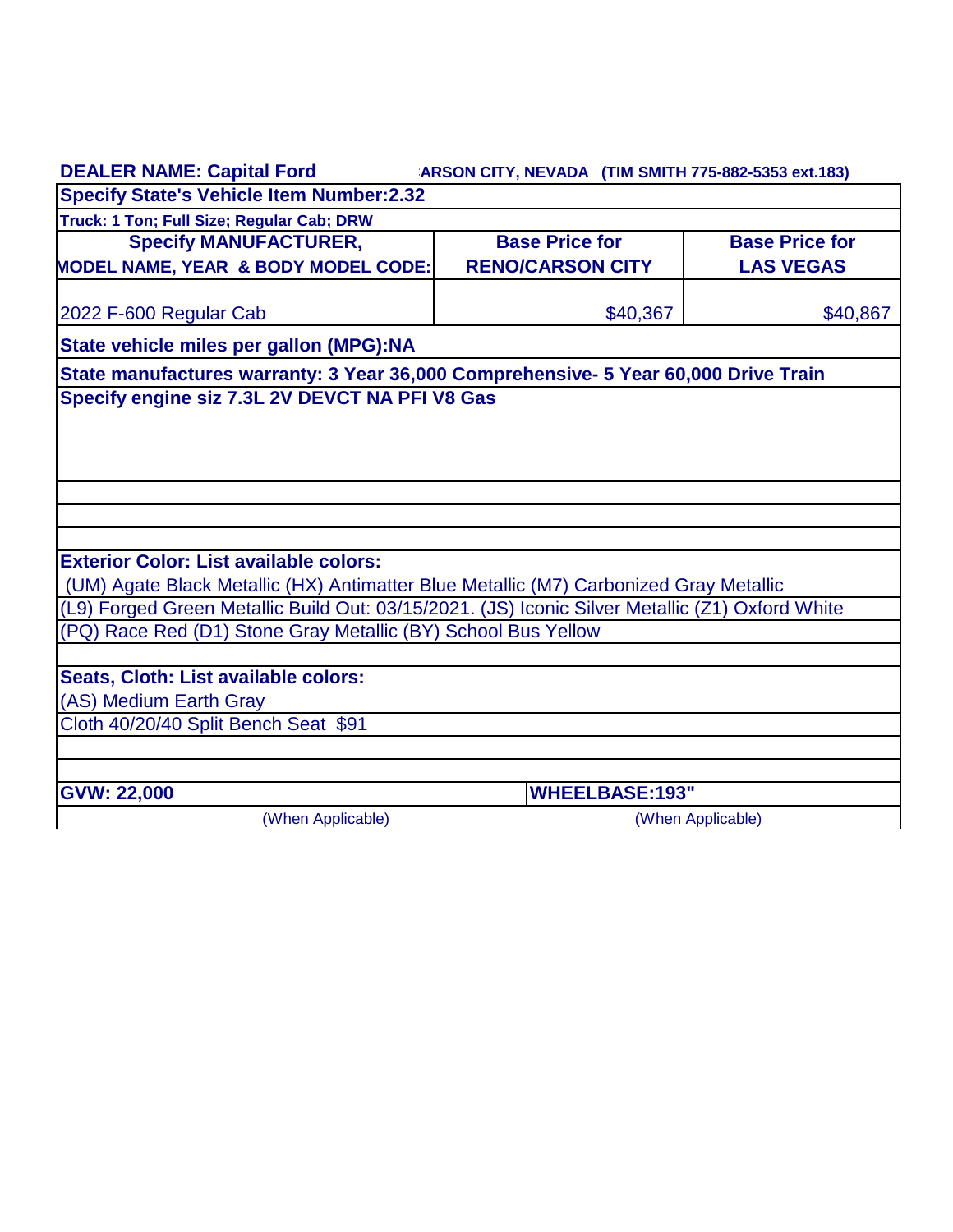#### **OPTION PACKAGE PAGE ~ FLEET**

(Use separate page for each package)

#### **CARSON CITY, NEVADA (TIM SMITH 775-882-5353 ext.183)**

\$

**Specify State's Vehicle Item Number:**

(i.e. 1.1 Sedan: Full size; 4 door; 6 passenger)

**DEALER NAME: Capital Ford** 

**Option Package Name/Code:**

List Equipment Features Below:

40/20/40 Cloth Bench seat, AM/FM CD, Carpet Floor, Cruise, Power Windows - Locks - Mirrors, Heated Tow Mirrors, Trailer Brake Controller, SYNC Communications